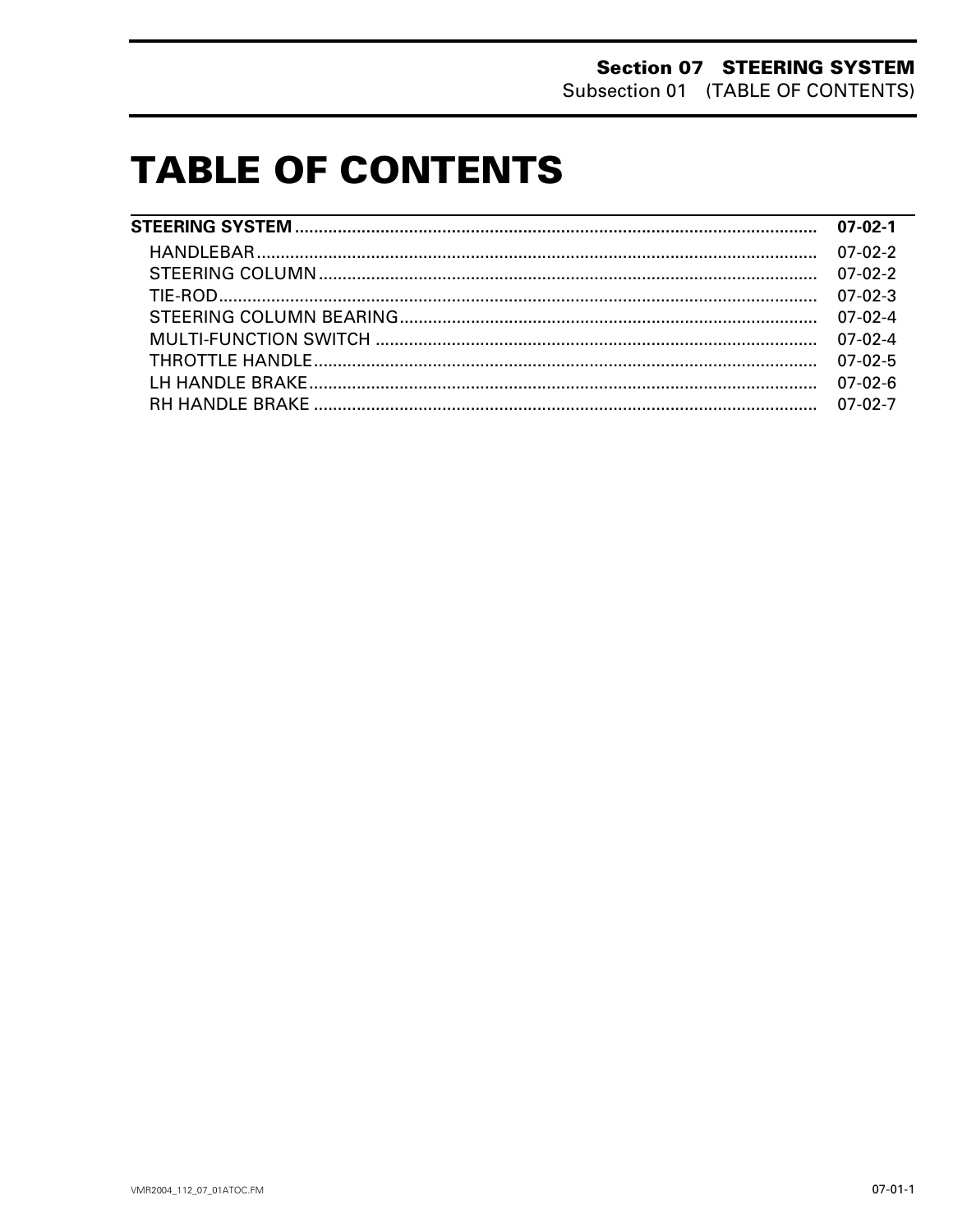#### **Section 07 STEERING SYSTEM** Subsection 02 (STEERING SYSTEM)

# <span id="page-1-0"></span>**STEERING SYSTEM 0**

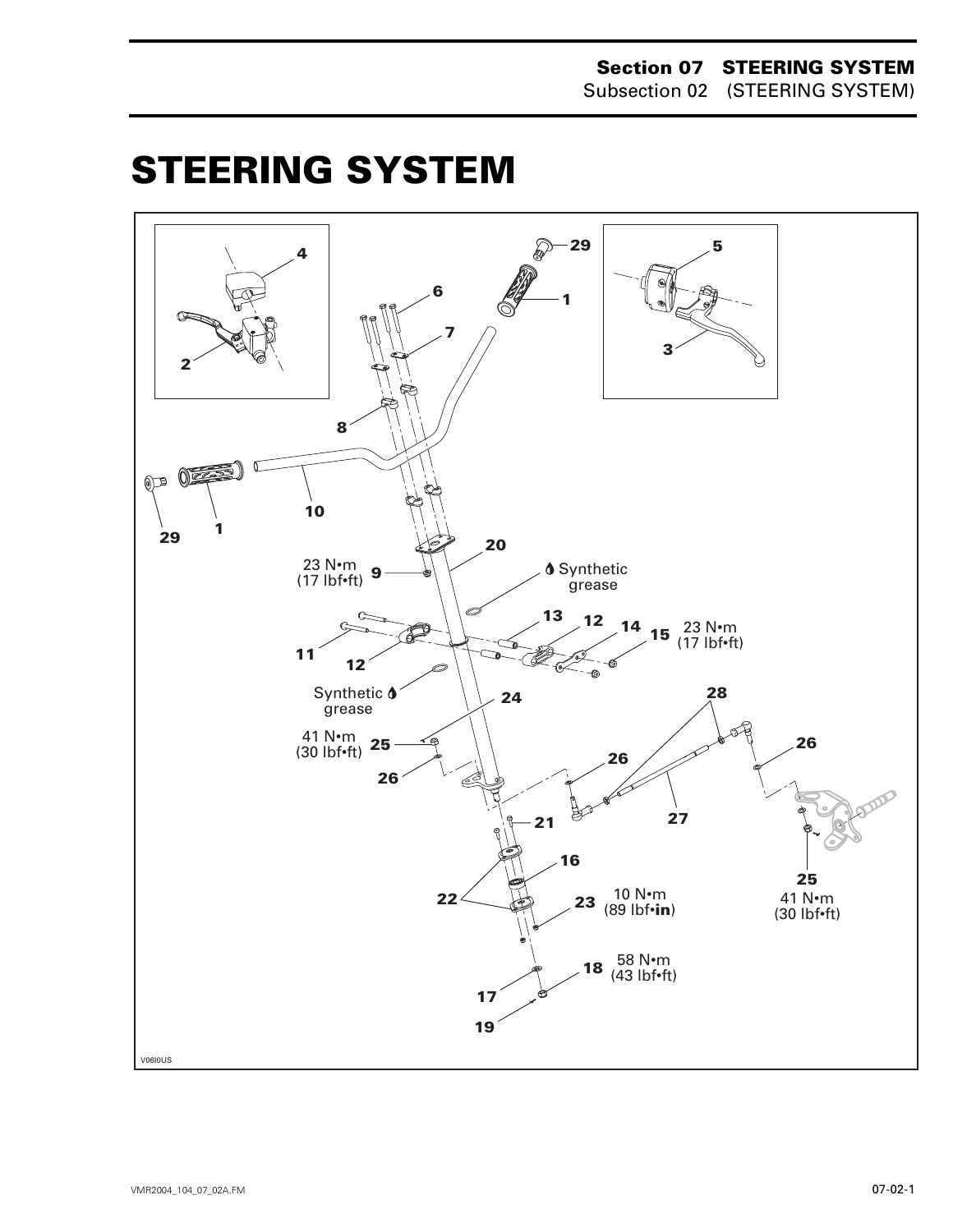Subsection 02 (STEERING SYSTEM)

# <span id="page-2-0"></span>HANDLEBAR

#### Removal

NOTE: This procedure must be used only when handlebar has to be replaced.

Remove:

- steering cover (refer to BODY)
- handlebar grips no. 1 by removing grip ends no. 29 and cutting handlebar grip (if necessary)



*1. Grip end 2. Screw*

- RH handle brake no. 2 (see below in this section)
- LH handle brake no. 3 (see below in this section)
- throttle handle no. 4 (see below in this section)
- multi-function switch no. 5 (see below in this section)
- hexagonal screws no. 6, reinforcements no. 7, steering supports no. 8 and elastic flange nuts no. 9
- handlebar no. 10.



V06107A

- *1. Handlebar screw*
- *2. Reinforcement*
- *3. Steering support*

#### Inspection

Inspect the handlebar for damage, cracks or bending. Replace if any problem is detected.

#### Installation

For the installation, reverse the removal procedure. Install new handlegrip.

# STEERING COLUMN

#### Removal

Place the vehicle on jack stands. Remove:

- steering cover
- hexagonal screws no. 6, reinforcements no. 7, steering supports no. 8 and elastic flange nuts no. 9
- handlebar
- console and seat (refer to BODY)
- fuel tank (refer to FUEL CIRCUIT)
- tie-rods on the steering column side (see further in this section)
- hexagonal flange screws no. 11, half bushing no. 12, bushings no. 13, stopper plate no. 14 and elastic flange nuts no. 15
- cotter pin no. 19, hexagonal stop nut no. 18, flat washer no. 17.



- *1. Cotter pin*
- *2. Elastic flanged nut 3. Flat washer*

Remove cotter pin no. 24 elastic stop nut no. 25, washer no. 26, to bottom end of steering column no. 20.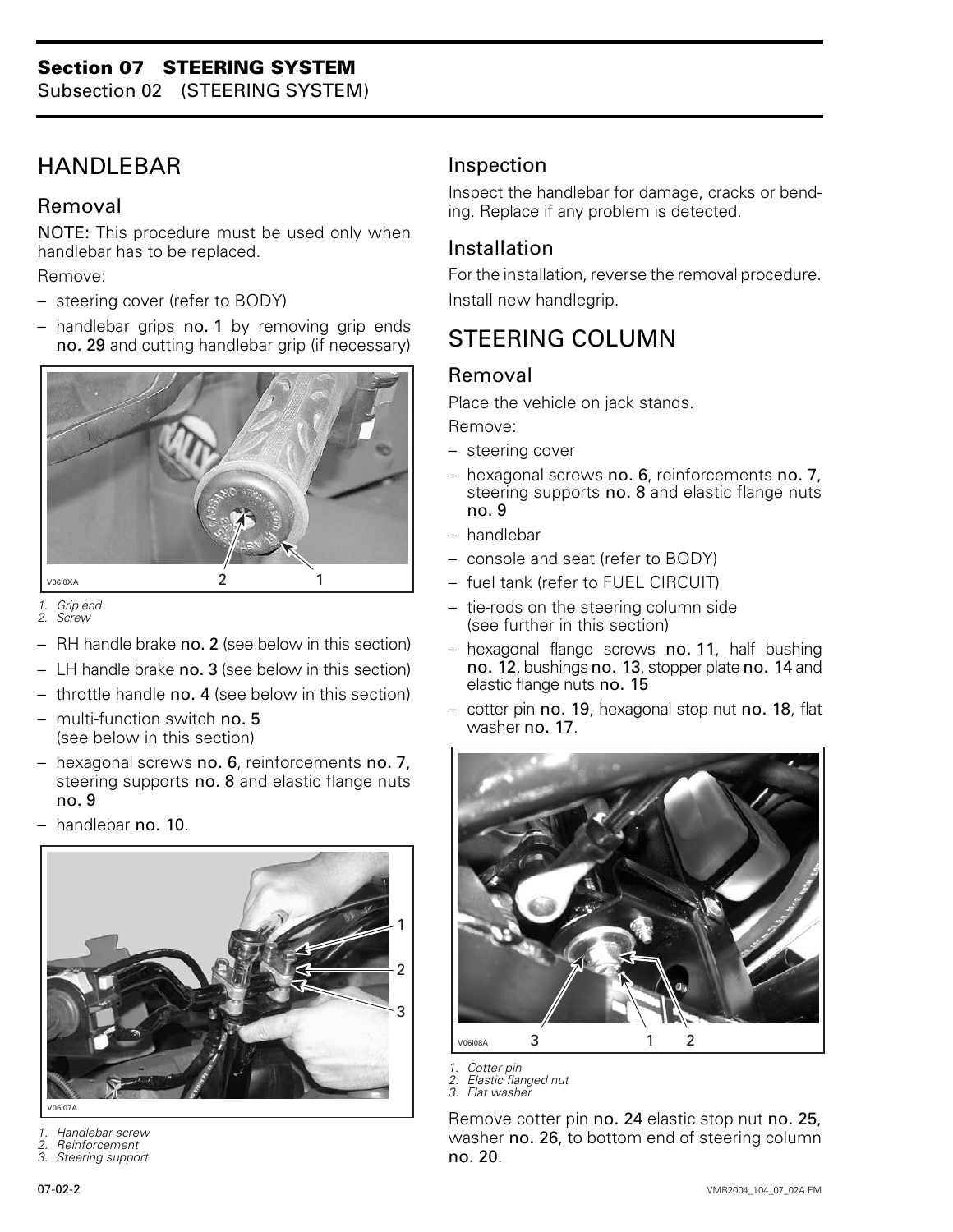Subsection 02 (STEERING SYSTEM)

Twist and pull steering column aside of frame in a downward motion.

#### Inspection

Inspect steering column for damage, cracks or bending, replace if any problem is detected.

#### Installation

For the installation, reverse the removal procedure. Install a new cotter pins. Both ends of cotter pin must be folded.

# <span id="page-3-0"></span>TIE-ROD

## Removal

Place the vehicle on jack stands and remove front wheel(s).

Remove cotter pin no. 24, elastic stop nut no. 25, washers no. 26 and tie-rod assembly no. 27.



*1. Cotter pin*

*2. Elastic stop nut 3. Washer*

#### Inspection

Inspect ball joint ends for wear or looseness, if excessive, replace.

#### Installation

For the installation, reverse the removal procedure. Pay attention to the following details.

At the time of the reinstallation or the new tie-rod(s) installation, screw threaded end of tie-rod into ball joint. The maximum length for tie-rod groove to ball joint end must be the value A in the following chart:



| MODEL |    |                  |                    |
|-------|----|------------------|--------------------|
|       | mm | $32 \pm 2$       | $217 + 2$          |
|       | ın | $1-1/4 \pm 1/16$ | $8-17/32 \pm 1/16$ |

NOTE: Torque the ball joint lock nut no. 28 to 22 N•m (16 lbf•ft).

Torque elastic stop nut to 41 N•m (31 lbf•ft).

Install a new cotter pin. Both ends of cotter pin must be folded.

## Toe Adjustment

Place vehicle on level surface.

Check that handlebar is straight.

Check pressure in each tires. Always follow recommended pressure.

Place a rope around the vehicle and, using an elastic, link both ends together.

Install spacers on front and rear rims. These spacers will prevent the rope from touching tire.



*1. Rope 2. Spacers*

NOTE: Different items can be used as spacers, like magnets (recommended).

The rope must be placed at the center of the wheels. Do not place rope on tire threads.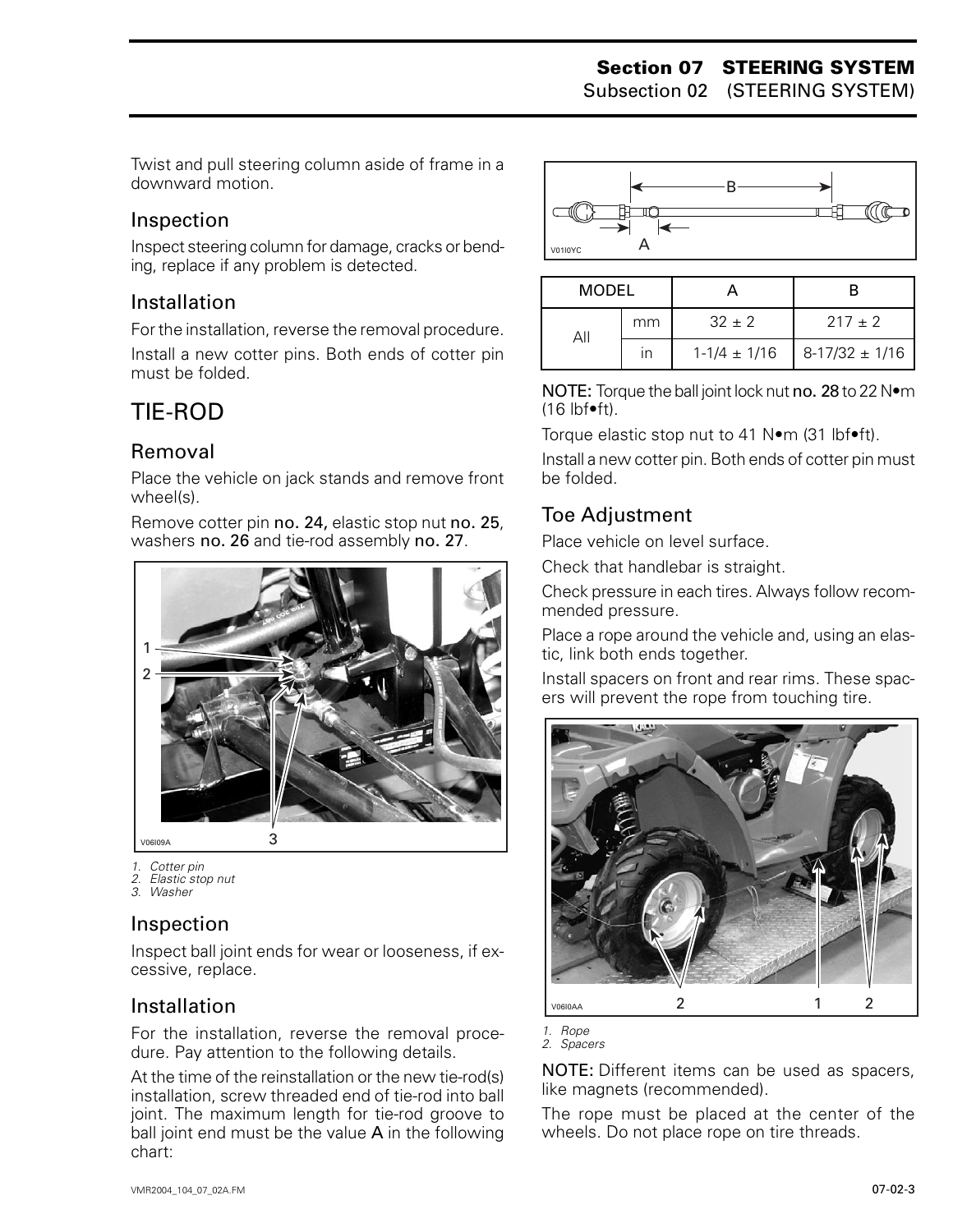#### **Section 07 STEERING SYSTEM**

Subsection 02 (STEERING SYSTEM)



*1. Ruler 2. Spacers*

Measure the distance between the front edge of the front rim and the rope and the distance between the rear edge of the front rim and the rope.



*TYPICAL*

The perfect front toe-out adjustment is 0 mm  $\pm$  3 mm (0 in  $\pm$  .118 in) each side.

Adjust alignment with tie-rod.

# <span id="page-4-0"></span>STEERING COLUMN BEARING

#### Removal

Place vehicle on jack stands. Remove fuel tank (refer to FUEL CIRCUIT). Unscrew bolts no. 11.

Separate tie-rods no. 27 from steering column no. 20. Refer to TIE-ROD (earlier in this section).

Remove the cotter pin no. 19, elastic nut no. 18 and washer no. 17.

Lift up the steering column until the end of steering column is out of bearing.

Remove screws no. 21 and nuts no. 23. Lift up the upper bearing flange no. 22 to reach the bearing. Remove bearing no. 16.



*1. Frame support*

*2. Screw 3. Bearing flange*

## Installation

For installation, reverse the removal procedure. Pay attention to the following details.

Place bearing flange collar toward outside.

NOTE: Install both bearing flanges on top of frame support.

Install screw no. 21 and nut no. 23.

Install new cotter pins. Both ends of cotter pins must be folded.

# MULTI-FUNCTION SWITCH

#### Test

Refer to INSTRUMENTS AND ACCESSORIES.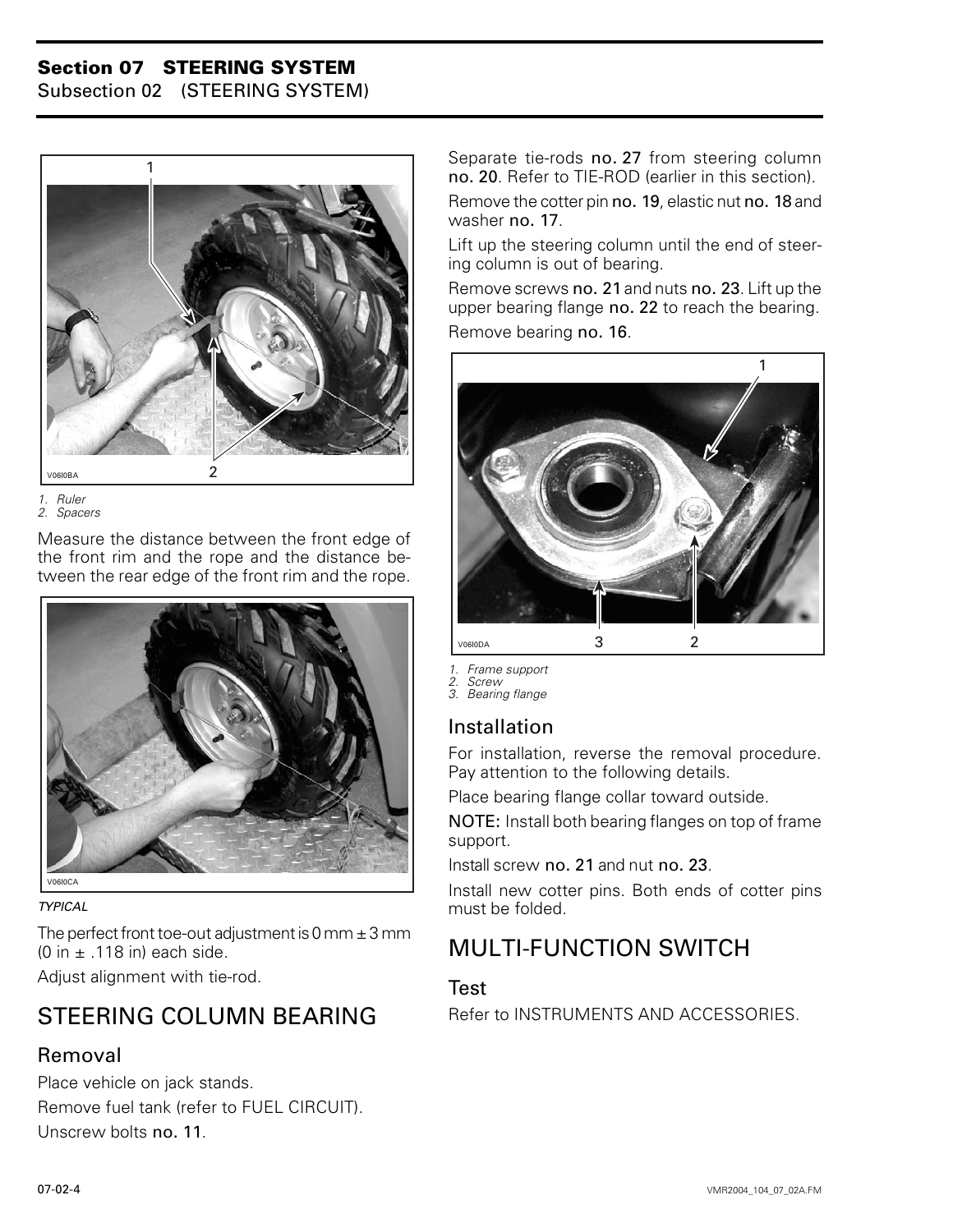#### Removal

- console cover and cup (refer to BODY)
- disconnect connectors located under console cover.



*1. Unplug multi-function switch connectors*

Separate multi-function switch no. 5 from handlebar no. 10.



*1. Multi-function switch screws*

NOTE: Some locking ties may have to be cut and replaced.

#### Installation

For installation, reverse the removal procedure.

# <span id="page-5-0"></span>THROTTLE HANDLE

## Removal

For handlebar replacement Unscrew throttle clamp. Put throttle handle aside.



*1. Throttle clamp screws*

For throttle handle replacement Remove

– throttle housing cover



*1. Throttle cover screws*

Move back rubber cap.

Tighten adjustment screw to its maximum.

Using long nose pliers, remove throttle cable end from throttle lever.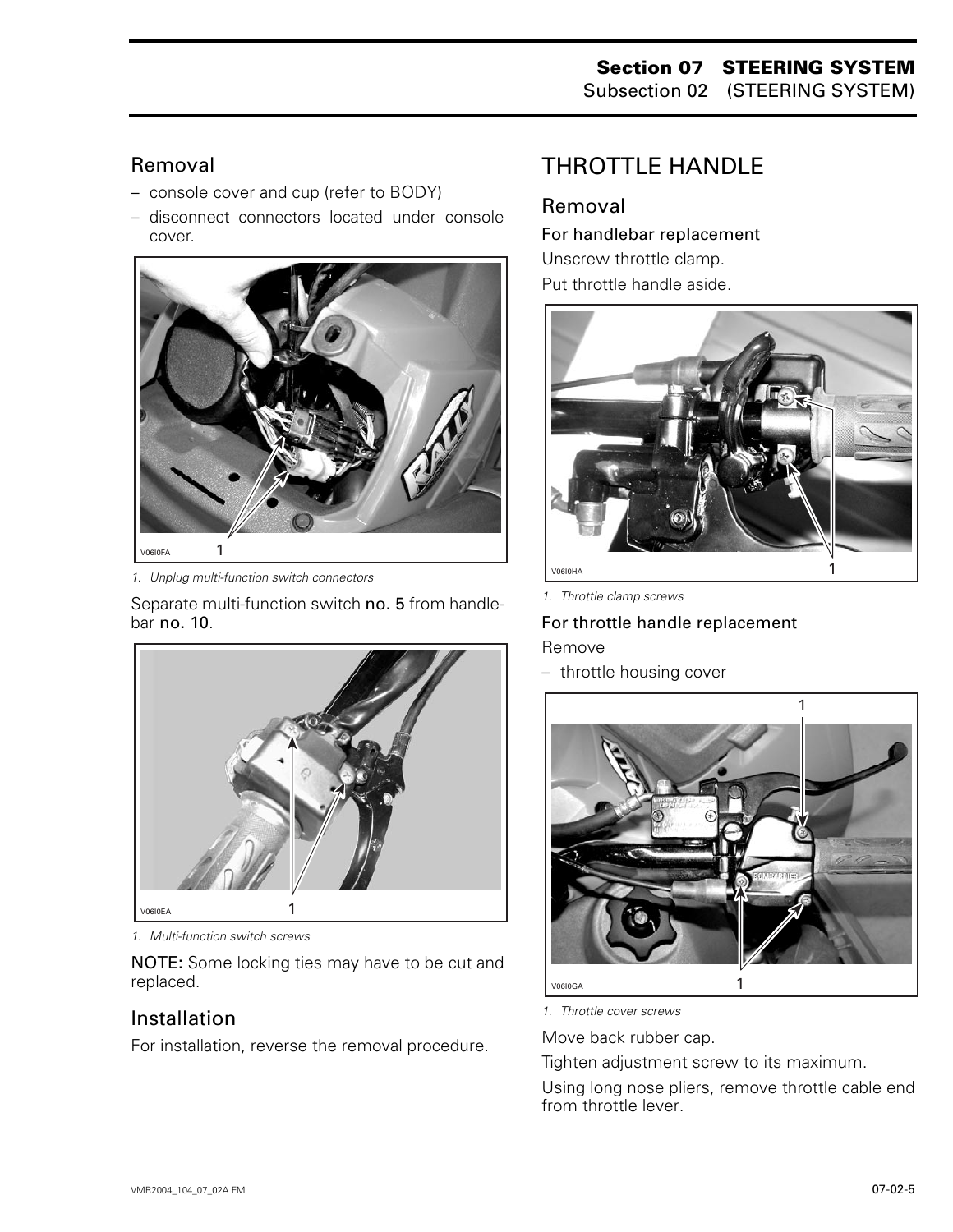#### **Section 07 STEERING SYSTEM**

Subsection 02 (STEERING SYSTEM)

Unscrew throttle adjustment screw completely and remove cable.



- *1. Rubber cap*
- *2. Throttle cable*
- 
- *3. Adjustment screw 4. Throttle cable housing*



*1. Throttle cable 2. Throttle housing*

Unscrew throttle clamp to separate throttle handle no. 4 from handlebar no. 10.

#### Installation

For installation, reverse the removal procedure. Refer to CARBURETOR for throttle cable adjustment procedure.

## Cable Lubrication

Refer to CARBURETOR.

## <span id="page-6-0"></span>LH HANDLE BRAKE

### Removal

Separate multi-function switch.

Remove handlebar grip no. 1 by removing grip ends no. 29 and cutting handlebar grip (if necessary).

Remove brake cable from handle. It may be necessary to release cable tension from rear caliper. Refer to BRAKES for procedure.



Remove brake lever screw.



- *1. Multi-function switch*
- *2. Handlebar grip*
- *3. LH brake lever screw*

Remove handle brake no. 3 from handlebar no. 10.

If brake cable has to be removed, it may be necessary, to unplug connectors under steering cover and cut locking tie. Remember cable routing to install new cable properly.

#### Installation

For installation, reverse the removal procedure. Install new handle grips if old ones have been cut.